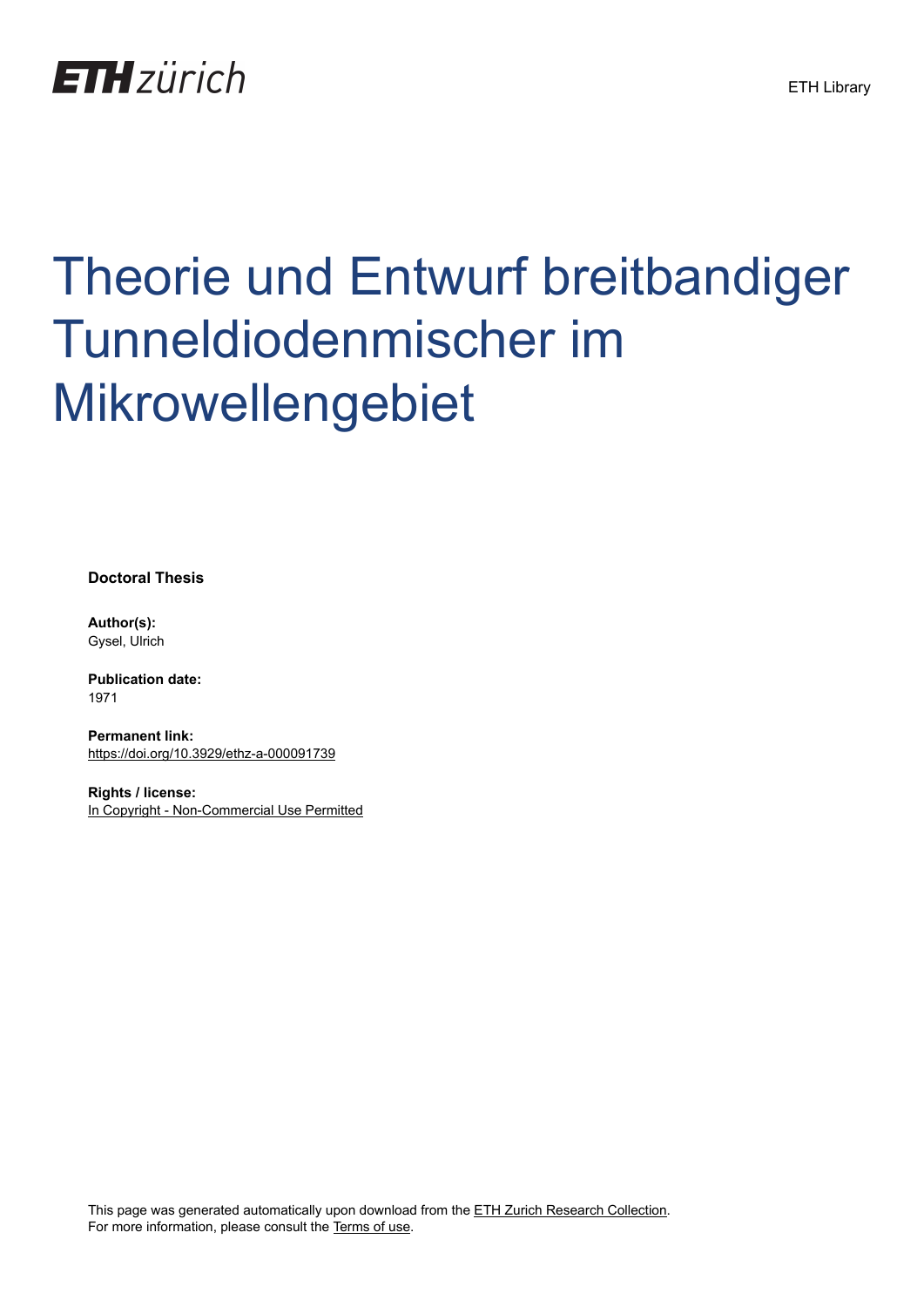## Theorie und Entwurf breitbandiger Tunneldiodenmischer im Mikrowellengebiet

Abhandlung zur Erlangung der Würde eines Doktors der technischen Wissenschaften der EIDGENÖSSISCHEN TECHNISCHEN HOCHSCHULE ZÜRICH

> vorgelegt von ULRICH GYSEL dipl. El.-Ing. ETH geboren am 1. November <sup>1940</sup> von Wilchingen (SH)

Angenommen auf Antrag von Prof. Dr. G. Epprecht, Referent Prof. H. E. Weber, Korreferent

<sup>1971</sup> Offset + Buchdruck AG, Zürich